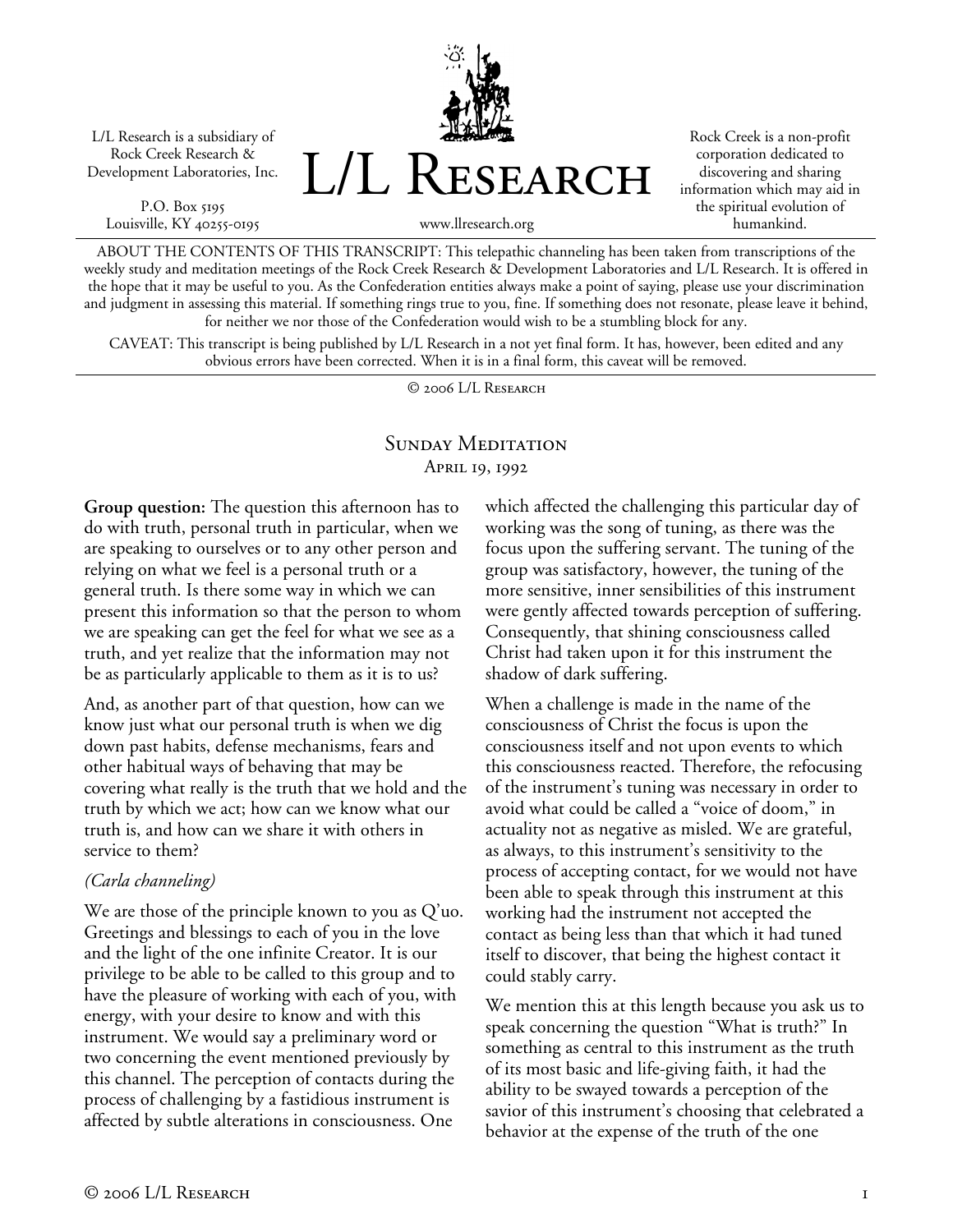known as Jesus the Christ that informed the behavior. That is, the one known as Jesus is not a man upon a cross, suffering unselfishly, but rather an entity willing to do the will of the one infinite Creator at whatever cost to itself. This is the essential Christ consciousness.

Let us examine this consciousness. Gaze upon a consciousness whose personality consists of one query—"What is Your will for me, beloved Creator, Father and teacher?" Immerse yourselves in the feeling of this consciousness. It lacks salt, it lacks personality, it lacks any persona or mask. It is infinitely vulnerable, infinitely willing, and infinitely desirous of serving the infinite One. Does this consciousness not feel full of light, almost a quality of floating, of being lighter than the air which you breathe? Yet to bring the circle back to what you call so well your Earth, let us point out that the circle is not levitating, the circle remains glued by gravity and humanity to the illusion in which there is personality, in which there must be the persona, the mask. Each of you desires to know the truth in an illusion which will forever deny knowledge of that truth. In your incarnation you shall not know a factual, provable, repeatable truth. All your truths shall be subjectively perceived, subjectively proven, and subjectively held. They are not transferable.

Why would the Logos, that Original Thought which created all that there is, that thought of Love, create an illusion in which people make serious choices, and create it in such a way that the choices must be made without sure and certain knowledge of any provable truth? Let us attack this question from a completely different vantage point. Each of you walks alone, and if there were no ground, if there were no bodies, if you were spirits, yet still you would walk alone, perhaps without legs but certainly as spirits unto yourselves, each unique. Not precisely the "Monet" of philosophy, but certainly in any apparent way, solitary.

What is the situation of millions and millions of spirits who move in patterns and out of them again, intertwining with one another and moving back out of a pattern, moving into other patterns with other entities, perhaps back to the first, perhaps real while alone, the combinations freely chosen, freely left? If each of you is a light then it could be said that each of you is a version of truth, a wandering, questioning mystery in which the truth is, yet cannot be reached consciously.

As each light is light and has the quality of unchanging reality, so are all spirits one, yet each is unique. Each is the product of one line of experience, one set of choices made that lead to other choices that lead to others. Where, then, is the common ground, where is the truth? We have said already that the only truth that can be held in common is the common mystery of the sure and common knowledge that there is a truth worth seeking, that truth shrouded in mystery in this illusion.

Each experiences the impulse to know the truth, that certainty that there is one somewhere that makes humans moral beings. That stubborn impulse is the hallmark of your species and the glory of your kind, and it opens to you the possibility of maturing into the light of a reality that you seek and will not find within this incarnation, within this illusion. You seek that which you will not know until you leave this illusion, yet you seek it all and all of you shall experience it.

What is the ground of that which you seek? Where within this illusion of yours can the truth be said to be hidden? We would use this instrument's knowledge of its Christian holy work and recount to you the parable of the vine. The one known as Jesus said "And I am the vine, you are the branches." There is something called the consciousness of Christ—which is personified for those who choose to follow the myth called Christianity by the name of Jesus the Christ—that lies deep within each. It is rooted in that one great creative Original Thought, that Logos, and it makes all one. From these roots grow a vine and as the roots are made of love, so the vine is love, and entities discover within themselves that root and nurture it until it springs forth into the conscious light of consciously lived, philosophical, ethical, moral or religious life.

We ask you to call it that which is most comfortable to you. Like a young and wondering child, that spiritual self that is born within this incarnation, within this illusion, within this density, wakes up in the crib of experience and looks around, and its first thought is "What is truth? What is happening? I see between the bars of my crib but it all is so loud, so stunning, and so much, where is the sense, where is the truth?" And as that spiritual self begins to grow it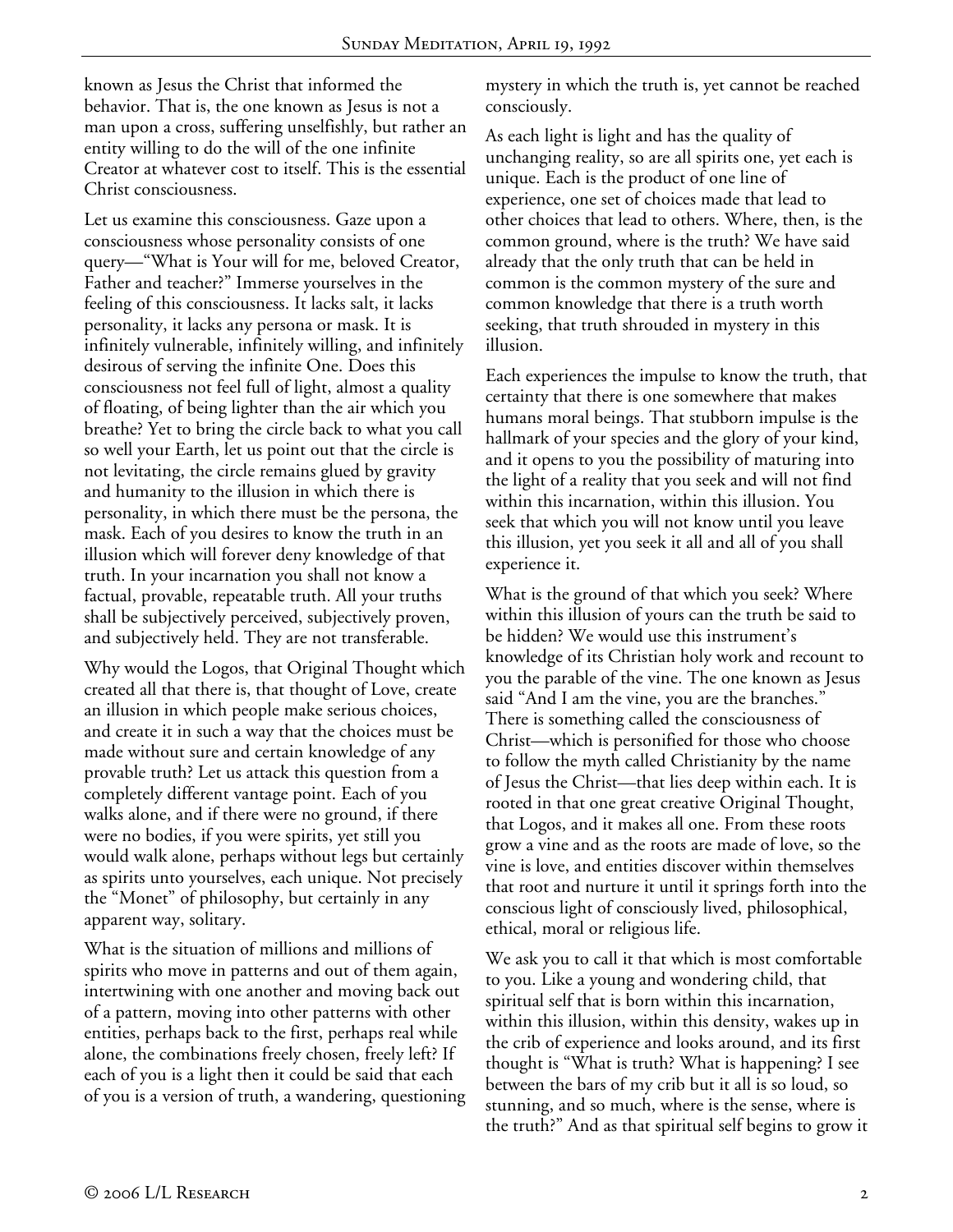begins to make choices. It may choose one way or another, and that which is now above the ground of conscious living begins to make a bend in that branch of vine that is rooted and grown in love, and still is love, but now is love veiled and unknown.

How many twists and turns to the branches of that vine make each of you consider the twists and turns of your life, the spiritually, morally, ethically based choices that you made. The ways that you have turned your leaves to the sun or felt that you must shelter them from the sun that burns, that is too intense. Think of those pesticides that you have sprayed on yourselves because you felt a threat, other vines that do not seem to be lovely, other branches of that vine that threatened. Yet, do not all the branches of the vine have the same root? Are there male branches and female, you ask. We say to you, in your culture, in your learning—yes; in any spiritually based sense—no.

Yes, we have talked about the archetypical mind, but the archetypical mind is that which is held in the root, not in the branches. It is used as a blueprint for that which is the deepest treasure of the mind, its deepest and most primal distortions as it looks at itself against the vast background of passing experience. It is not the truth, it is a categorization of attitudes which may aid in influencing behavior. Is the truth about behavior? Each of you says inwardly, "Nay, in no way can the truth be behaved." But we say to you that there are shining moments when each branch of the vine finds the grace that illuminates the self and makes the truth visible to others for one bright moment. That often is enough to change the course of a relationship or of a personal understanding on a very deep level within the illusion, so that one comes closer and closer to accepting that there is a basis for seeking the truth, and that it can be glimpsed in the behavior of the self and others at gifted, illumined moments.

Now, how may one seek to dwell within the incarnation in such a way as to make these moments more accessible? We ask you, as always, to move to the inner closet of meditation, opening the self to the silence, sometimes, yes, to speak. You call this prayer, but, oh so importantly to listen, to listen to that silence, to accept it, to allow it to wash over the self until the self is full and more than full, until the self begins, indeed, to feel that light, heady effect of fuller light, fuller life, what we have called the

consciousness of Christ. Open inwardly if you would wish to open outwardly, for the straightest road to the roots of being is bathed in silence and in the listening in a focused and caring manner, full of desire, to that silence, that silence in which the creative principle of love ever speaks without sound and without words.

The more grounded that a spirit becomes in this root system of love the more this grounding may inform the persona and the more transparent that persona may become to the love itself. This does not make an entity, now matter how spiritually aware, able to speak the truth on command, for, indeed, there is no such thing precisely, although one may live the truth of a straight branch, lifting itself to the sun of love and light that is eternal. That is essence, and there are no words and no behaviors that speak the truth which are essential. Yet, can you come ever closer to being the truth through the discipline of the daily turning within to being washed in silence. There the work is done.

As you treat with each other, may we say it is our opinion that the greatest truth that each may offer each is the truth of fearlessness, for when one abandons fear and speaks from as close to the heart as one may find the grace to speak, and this does vary, one is as open as possible to that which cannot thrive in fear—honest and open communication. Shall you communicate that which is subtly wrong, that which is inaccurate, that which is less than perfectly understood within the self? Very well, what is to fear in that? What is to fear in any communication? One must always tell some onion skin of mistruth if one is speaking at all. But if one speaks that mistruth as carefully and lovingly and honestly as possible, then somehow every distortion is lit with the obvious good intentions.

There is one last secret we would share with you. There is great truth in laughter. One who takes himself seriously and goes solemnly about the business of telling the truth will find himself with his leaves turned away from the sun, unfed by light and love. Take a light touch, each of you with yourselves. Love and care passionately, and burn for your highest ideals, but not for your own performances and behaviors. At these you may laugh, for to be human and to be foolish is to say one thing twice. You will be foolish. Enjoy the folly that allows you to care so much, too much, that you risk everything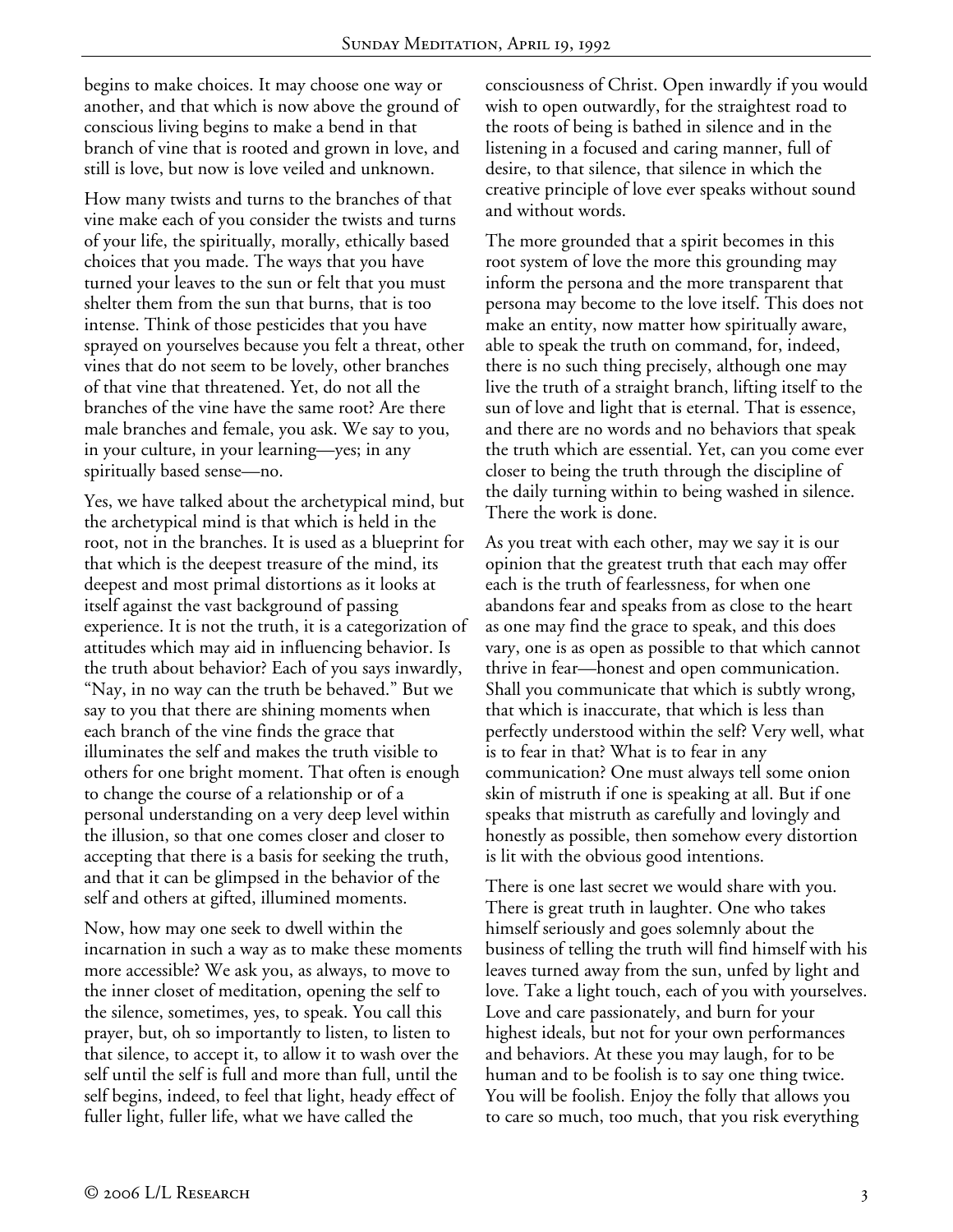and leap into midair knowing nothing because of your love of mystery that you know only by faith and hope.

How glorious you are in your folly, oh humans! How glorious is your search for the truth and how telling are your choices. We commend each of you as you courageously seek to know the nature of love, to know the mystery of faith and to find the gifts that you have that may serve the one infinite Creator and each other. To others you are the hands and the voice of the one Creator. Treat yourselves and each other gently, humorously and tenderly and you shall not be so afraid to let the branches that each of you are become close, almost as close in consciousness as is implicit within the root of the vine.

What is truth? Each of you is the truth, yet to be born. Nurture yourselves, and smile as you wait in care and intentions the days of understanding that are yours in what you would call "a life yet to be experienced." We do not believe there is any final truth, yet at each juncture of your path, at each death and entrance to a new life, you shall discover a larger version of the ground of being that informs the branch that you are, of the nature of your essence, and this mystery is the truth.

May you love each other, may you love yourselves. We thank you once again for allowing us to speak upon this—we search the instrument for the word we wish—Jesuitical subject. Words to discuss that which has no words—that is, the truth—must of necessity be roundabout, intertwined and complex. We hope that out of this knot of reasoning and unreasoning you may have found the flavor of that legacy which we would hope to leave you with our opinion, that although the truth is not reachable it can be experienced and it can be your gift to each other when truth, that being love, chooses to give the gift of grace and illumine the self with sudden, essential meaning.

We would at this time transfer from this instrument, thanking it for its service, and as always asking each to value our words only insofar as they have meaning for each of you, for we are not authorities. We are those of Q'uo, and leave this instrument in love and in light.

## *(Jim channeling)*

I am Q'uo, and greet each again in love and light through this instrument. At this time it is our

privilege to offer ourselves in the capacity of speaking to further queries, if there are any at this time. Is there a query to which we may speak?

**M:** Yes, I have some confusion about truth not being possible in this incarnation yet possible in another incarnation, but then the statement later that there is no truth. Can you help clear the confusion for me?

I am Q'uo, and I am aware of your query, my sister. Within this illusion, the life that each of you leads, there is almost complete covering over of those basic qualities or truths which are the foundation stone of your being. That is, those answers to questions such as who each of you is, how you are related to the one Creator in a very fundamental sense, and how the power of love moves through each life to shape and form it in a way which is perfect, and yet which to each of you may seem confusing and out of kilter, shall we say, from time to time. There is the possibility of approaching these truths in ways which words cannot begin to assume, through a kind of experience which many of those of your religious orders have called the transformative or unitive experience, where the light of truth fills one's being, and one for the extent and duration of the experience is able to become those truths.

There are these opportunities presented to each entity, perhaps not in the current experience but in one which shall follow it in another of what you may call incarnations. This illusion which you inhabit is one which is by its very fabric one which causes you to ask these questions and to begin to make tentative assumptions concerning the quality of truth, yet the very fabric of illusion is one which only permits the beginning, for here you are as the student who first enters school at an early age and you begin this process which shall take you …

## *(Side one of tape ends.)*

## *(Jim channeling)*

I am Q'uo, and I am again with this instrument, as it was necessary for it to accomplish the tending of the recording device. The one known as Carla is asked to speak that which it desires.

**Carla:** Thank you, Q'uo. I'd just like to restate M's question. There were statements that in reality there is no truth, also that there is a truth that will be experienced later in our evolution, and a third statement that no truth is final. Could you clarify?